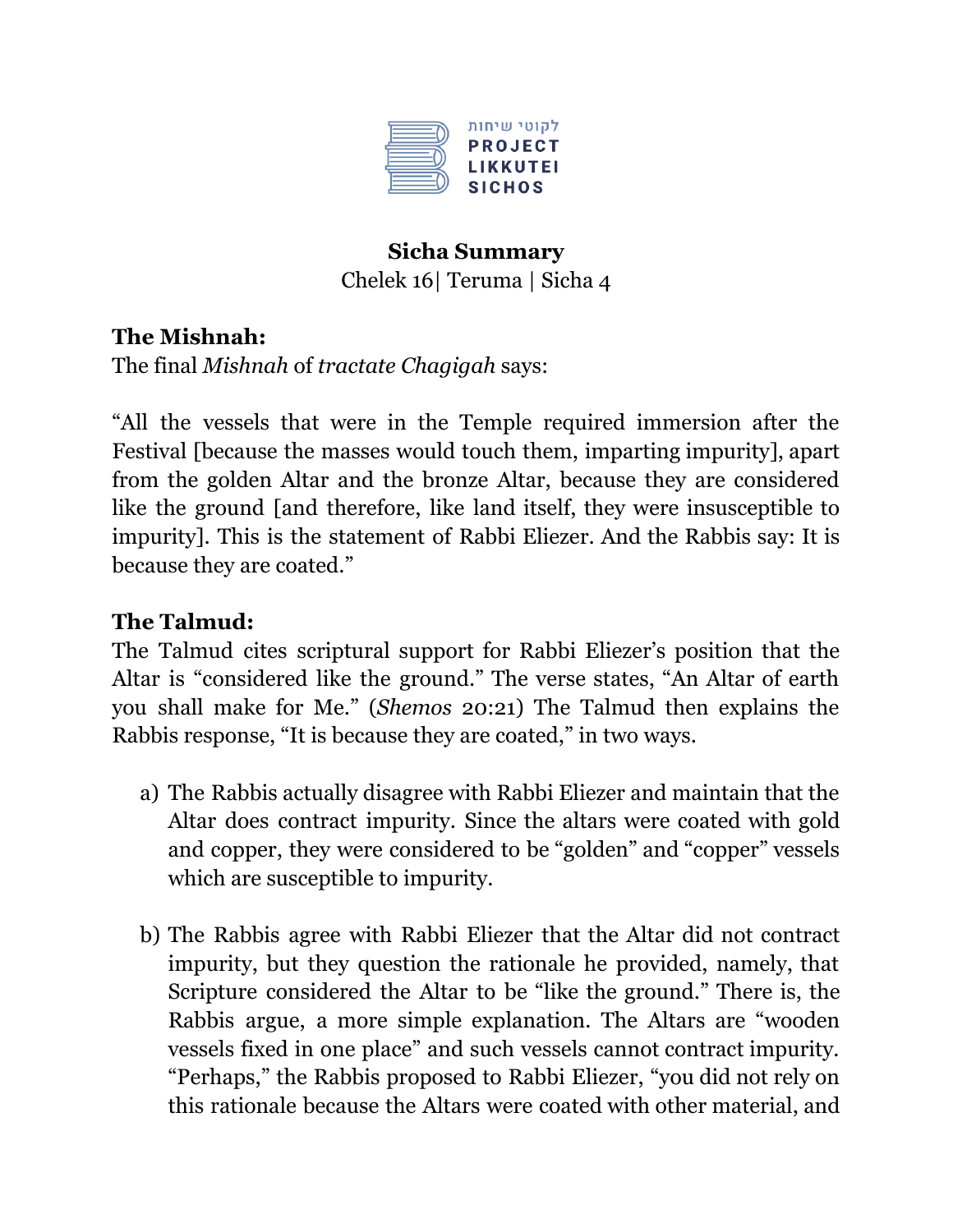are therefore not considered wooden vessels, but, rather, are defined by their golden or copper coating?" That would be mistaken, however, for the Torah calls the Altars "wooden" (*Yechezkel* 41:22) despite their surface coating, thus confirming that "their coating was nullified and considered subordinate to them." The Altars, therefore, are indeed considered wooden vessels in a fixed place and therefore were not susceptible to impurity.

The above follows Rashi's understanding of the *Talmud*. *Rambam*, however, explains the *Talmud's* second take on the Rabbis' position differently: The Rabbis provided their own rationale as to why the Altar does not contract impurity. If the usage of a given vessel did not involve contact with the vessel itself, but rather contact with a covering of some sort, such as in the case of a vessel with a coated surface, then that vessel cannot contract impurity. In this case, "because the Altars were" merely "coated" with gold and copper, the coatings are considered nullified and subordinate to the vessel. Therefore, they did not contract impurity.

In summation: According to Rashi's understanding of the Rabbis' position, the fact that the Altars were coated did not preclude them from contracting impurity, for they would be considered to be golden and copper vessels. It is only the Torah's specific description of the Altar as "wooden" that precludes that conclusion. According to Rambam's understanding of the Rabbis' position, the Altar's coating precluded them from contracting impurity, for the coating was nullified to the vessel and considered immaterial.

### **The Elaboration:**

Rambam's understanding of the disagreement between Rabbi Eliezer and the Rabbis can be understood as follows:

Rabbi Eliezer was an intellectual adherent of the House of Shammai, the unspecified majority holding Rabbis were aligned with the House of Hillel. Hillel and Shammai had fundamentally divergent perspectives on how to view and define *halachic* reality. This disagreement is expressed in dozens of their arguments throughout the Talmud, but the succinct encapsulation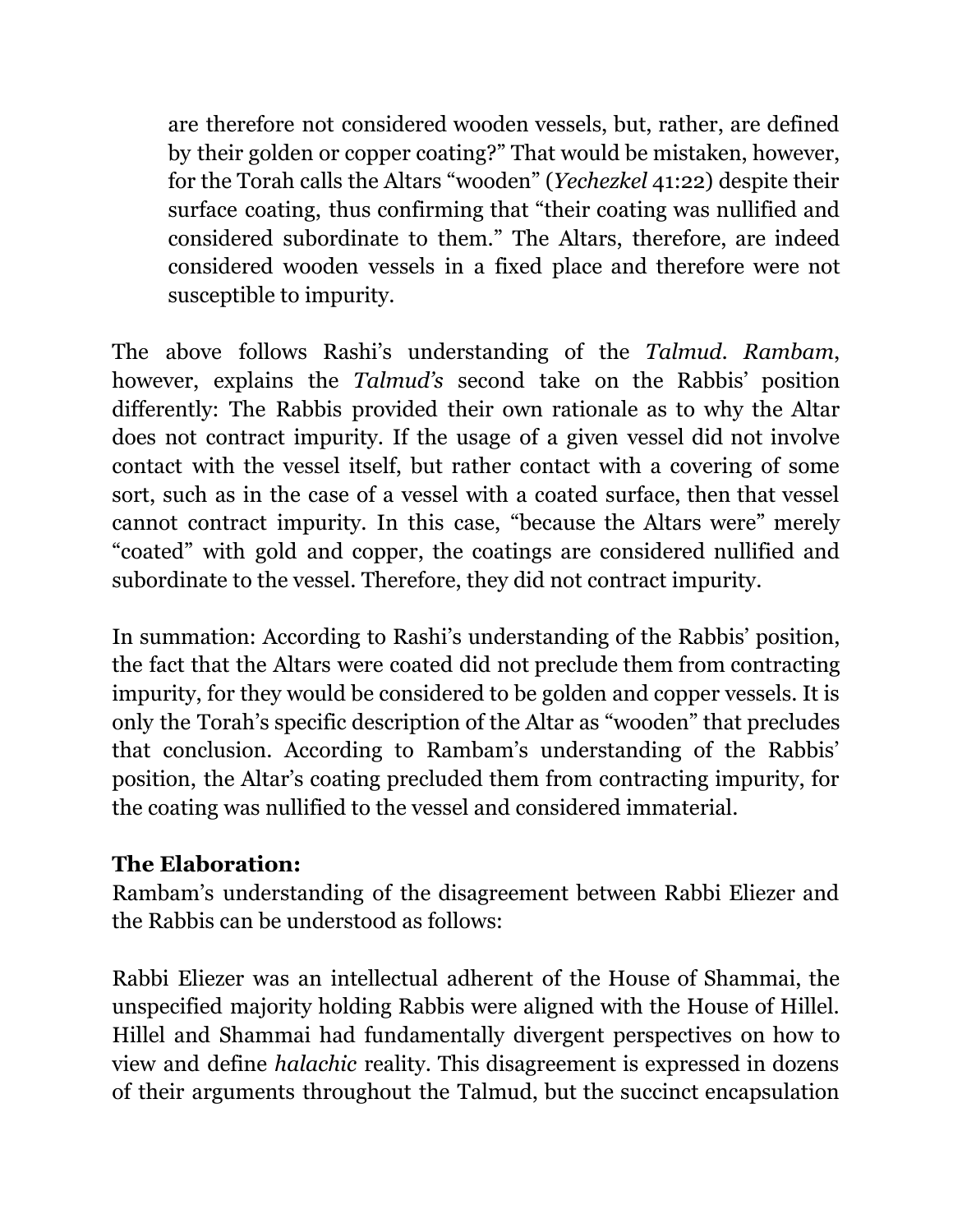is this: Shammai defines objects by their overall, general appearance; Hillel defines objects by their details.

In this scenario: Rabbi Eliezer, an adherent of Shammai, took the Altar at face value. The two Altars were called the "Golden Altar" and "Copper Altar," and gold and copper vessels are susceptible to impurity, so the Altars should have been susceptible to impurity. It is only the Torah's statement that they are considered "like the earth" that leads us to a different conclusion.

The Rabbis, students of Hillel, however, did not need to rely on a Scriptural decree to say the Altar didn't contract impurity. They looked more closely at the Altar and distinguished between a mere covering and the item itself. The Altar was not a golden or copper vessel; those were only coatings that were nullified to the earth-based Altar. "It is because they are coated" that they didn't contract impurity.

## **A Fitting Conclusion:**

Following this discussion, the *Talmud* concludes with an *aggadic* teaching about *gehenom* — purgatory: "Reish Lakish said: The fire of *gehenom* has no power over the sinners of Israel. This can be derived by an a fortiori inference from the Golden Altar: If the Golden Altar, which had on it a coating that was no more than the thickness of a gold dinar, and which had incense burning on it for many years, and yet fire had no power over it, as the gold miraculously remained undamaged, all the more so should immunity from fire be granted to the sinners of Israel, who are filled with good deeds as a pomegranate is full of seeds."

We can now appreciate how this teaching flows directly from the preceding discussion about the reason for the Altar being impervious to impurity.

The Rabbis' position (according to Rambam) was that we do not define the Altar by its appearance as a metal vessel. Even though it is coated in gold or copper, we do not consider it to be a golden or copper vessel that was susceptible to impurity, because these coatings are immaterial; they were